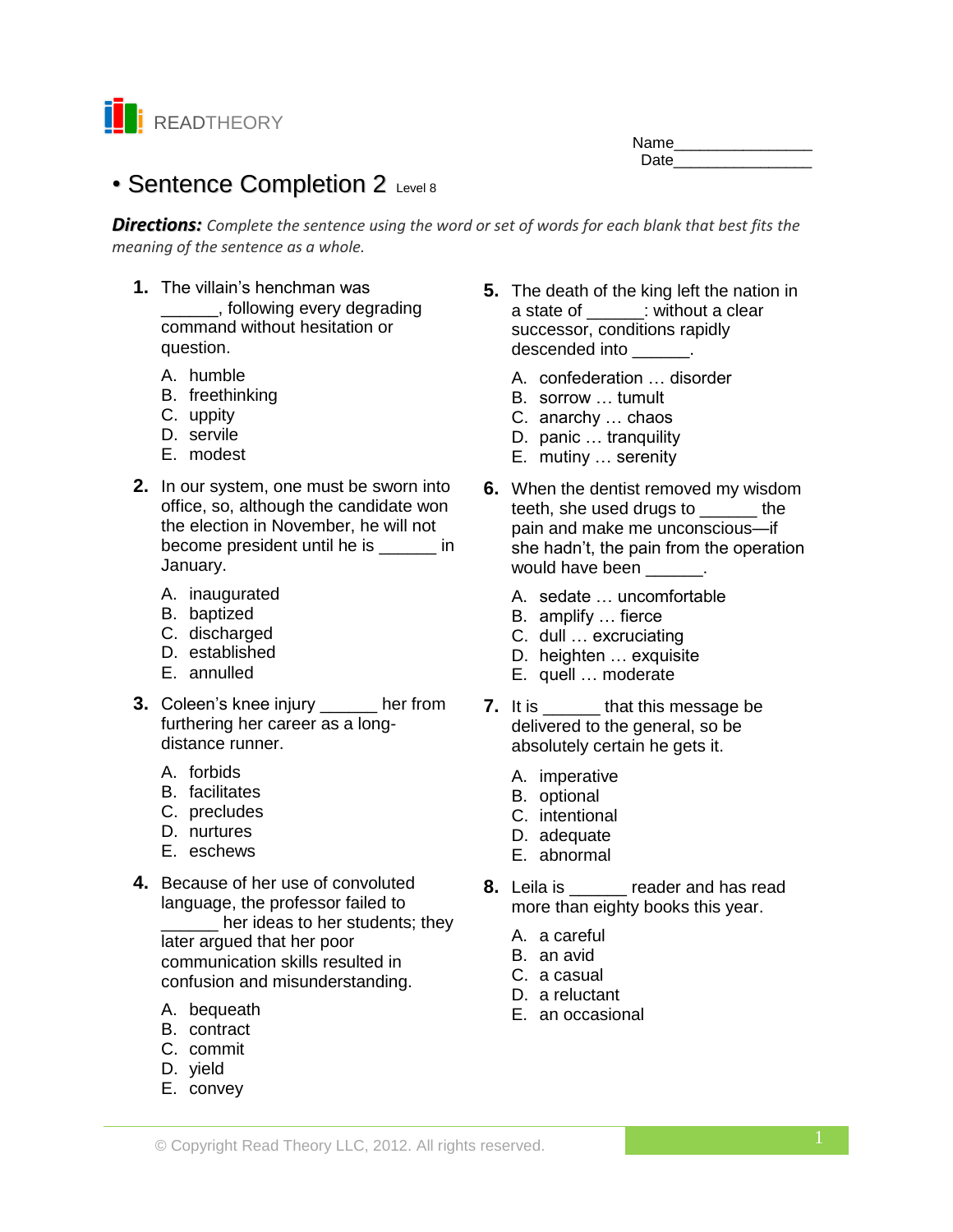# **Answers and Explanations**

### **1) D**

The main clue in this question is the phrase "following every degrading command without hesitation or question." This phrase explains or elaborates on the meaning of the missing word, so the missing word must refer to following every command without question*. Servile* means having an excessive willingness to serve others, so choice **(D)** is correct.

**(A)** is incorrect because *humble* means modest or deferential. Although this may describe the henchman, it is not strong enough to work in context. It does not refer to the fact that the henchman's work was "degrading" or that he did it "without hesitation or question."

**(B)** is incorrect because *freethinking* means independently forming opinions or beliefs. This does not describe someone who follows "degrading" commands "without hesitation or question."

**(C)** is incorrect because *uppity* means arrogant or self-asserting. This does not describe someone who follows "degrading" commands "without hesitation or question."

**(E)** is incorrect because *modest* means humble or not proud. Although this may describe the henchman, it is not strong enough to work in context. It does not refer to the fact that the henchman's work was "degrading" or that he did it "without hesitation or question."

# **2) A**

The main clue in this question is the word "so," which links parts of a sentence joined by a cause-and-effect relationship. This means there is a logical relationship between the fact that "one must be sworn into office" and what must happen before the elected candidate can "become president." This means that the missing word must likewise mean sworn in. Because *inaugurated* means admitted formally to public office, choice **(A)** is correct.

**(B)** is incorrect because *baptized* means admitted to a specific church through a water-based rite or ceremony. Nothing in this prompt suggests any religion or religious rite.

**(C)** is incorrect because *discharged* means relieved of or released from duty. The prompt implies that the candidate will assume his duties in January, not that he will be released from them.

**(D)** is incorrect because *established* means instituted or set up. Although the winning candidate will be established as president in January, this is not the strongest choice, since established is too broad in meaning and does not specifically refer to a formal swearing in.

**(E)** is incorrect because *annulled* means eliminated or voided. The prompt implies that the candidate will assume his duties in January, not that his election victory will be voided.

# **3) C**

The main clues in this question are "knee injury" and "long-distance runner." If a long-distance runner were to have a knee injury, her career would likely end, since one cannot have bad knees and be a successful runner. The missing word should imply that the knee injury damaged her career, and because *precludes* means makes impossible or prevents from happening, choice **(C)** is correct.

**(A)** is incorrect because *forbids* means refuses to allow or bans. Coleen's injury cannot literally forbid her to run. Only people can forbid one another from doing things, because forbidding involves issuing a command or demand.

**(B)** is incorrect because *facilitates* means makes possible or makes easy. Coleen's injury will not make it easier for her to run. Rather, it will prevent her from running, so this is the opposite of a correct choice.

**(D)** is incorrect because *nurtures* means cares for or fosters. Coleen's injury will not make it easier for her to run. Rather, it will prevent her from running, so this is the opposite of a correct choice.

**(E)** is incorrect because *eschews* means avoids or abstains. Coleen may have to abstain from running as a result of her injury, but her injury cannot eschew anything itself.

#### **4) E**

The main clue in this question is the semicolon, which is used to link independent clauses that are logically linked. This means that there is a relationship between what the "professor failed to do" and the fact that "poor communication skills resulted in confusion and misunderstanding." The convoluted language must have caused the students to misunderstand the professor's points, so her language must have failed to explain her ideas. Because *convey* means to make an idea known to someone, choice **(E)** is correct.

**(A)** is incorrect because *bequeath* means to leave as an inheritance. Nothing in the prompt implies that the professor is dying and leaving "her ideas" as an inheritance to others.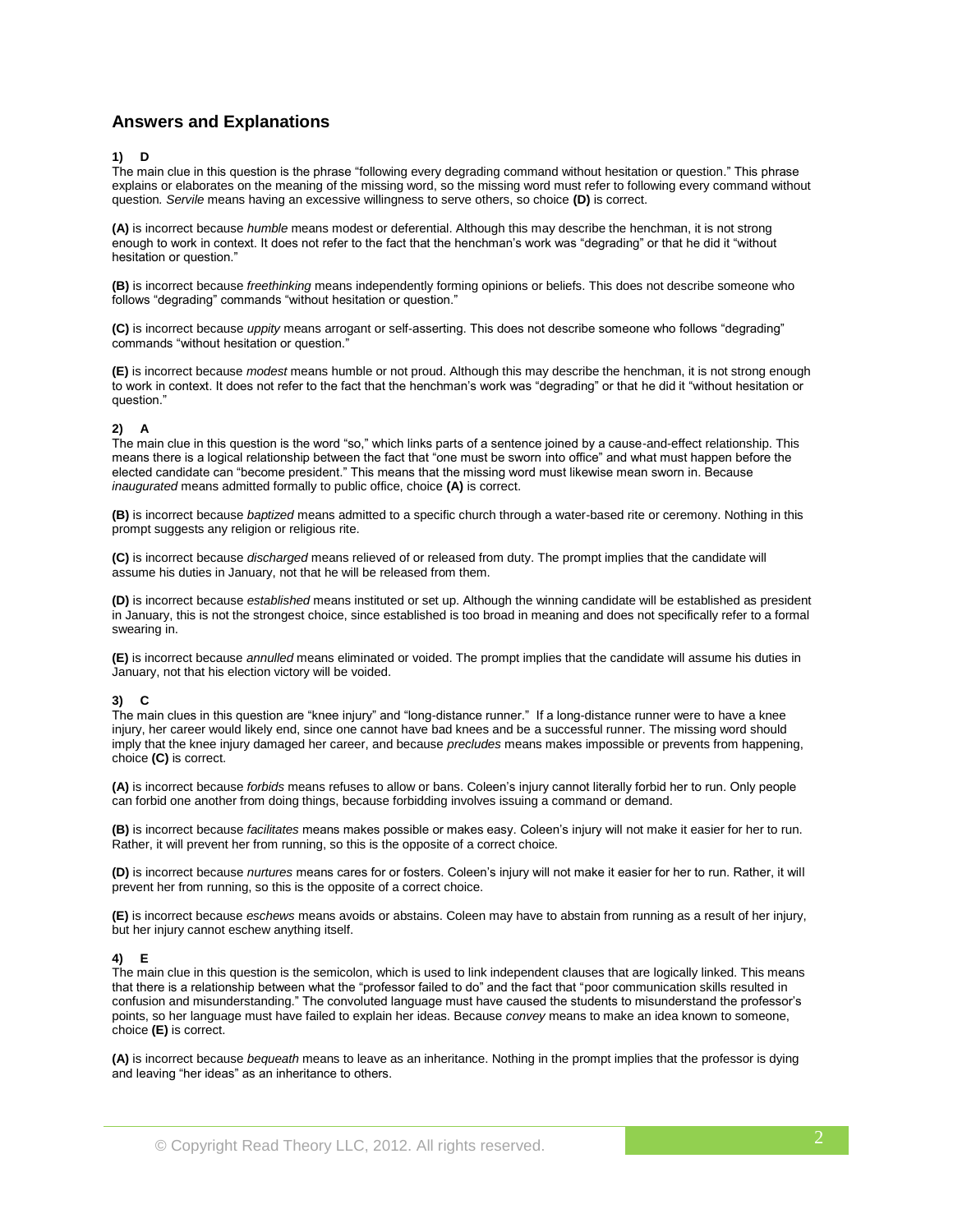**(B)** is incorrect because *contract* means to bring upon oneself or incur. The prompt does not state that the professor is trying to take in the ideas of others. Rather, she is trying to make her students understand her ideas.

**(C)** is incorrect because *commit* means to obligate or promise. Nothing in the prompt implies that the professor is giving "her ideas" as a kind of promise to her students.

**(D)** is incorrect because *yield* means to give up or surrender. Nothing in the prompt implies that the professor is giving up "her ideas" entirely and leaving nothing for herself. Rather, she will retain her own ideas even after sharing them with others.

#### **5) C**

The main clue in this question is the colon, which is used to separate explanatory information from the rest of a sentence. This means that the first missing word is described or elaborated upon by what follows the colon, meaning the two missing words must have similar meanings, as both describe what happened to the nation after "the death of the king." *Anarchy* is a state of disorder brought on by an absence of authority, while *chaos* means in a state of complete confusion and disorder. These words are similar in meaning, so choice **(C)** is correct.

**(A)** is incorrect because it does not provide a pair of words with similar meanings. A *confederation* is an alliance or league, while *disorder* means lacking order. These words have no clear relationship.

**(B)** is incorrect because it does not provide a pair of words with similar meanings. *Sorrow* is sadness, while *tumult* means a state of excitement, confusion, or disorder. These words have no clear relationship.

**(D)** is incorrect because it does not provide a pair of words with similar meanings. *Panic* is widespread anxiety, while *tranquility*  means calm or peacefulness. These words are opposites of each other.

**(E)** is incorrect because it does not provide a pair of words with similar meanings. A *mutiny* is an armed rebellion, while *serenity*  means calm or peacefulness. These words have no clear relationship.

#### **6) C**

The main clue in this question is the phrase "if she hadn't," a phrase that implies that what the drugs did to the pain was the opposite of what the pain would have been without the drugs*.* The two missing words relate to the pain, so they must form a logical relationship. When one has surgery, there is usually a lot of pain, so it follows that the drugs must have reduced the pain and that, without the drugs, the pain would have been bad. Because *dull* means to make less intense, while *excruciating*  means intensely painful, choice **(C)** is correct.

**(A)** is incorrect because it does not set up a logical relationship. *Sedate* means to calm someone or put someone to sleep, while *uncomfortable* means feeling slight pain. Pain cannot be sedated, and the prompt implies that the pain would have been bad, not merely slight. Thus, neither word works in context.

**(B)** is incorrect because it does not set up a logical relationship. *Amplify* means to heighten, while *fierce* means powerful or destructive in force. This does not work because it would imply that the drugs made the pain worse but that, without the drugs, the pain would have still been bad.

**(D)** is incorrect because it does not set up a logical relationship. *Heighten* means to intensify, while *exquisite* means intensely felt. This does not work because it would imply that the drugs made the pain worse but that, without the drugs, the pain would have still been bad.

**(E)** is incorrect because it does not form a logical relationship. *Quell* means to subdue or put an end to something, while *moderate* means average in amount or intensity. This does not work because it would imply that the drugs made the pain go away but that, without the drugs, the pain would have been tolerable.

# $\overline{7}$

The main clue in this question is the word "so," which implies a cause-and-effect relationship between the parts of the sentence*.* Here, the delivery of the message is a certain way, so one needs to "be absolutely certain" that the message gets delivered. If one absolutely has to get the message to the general, the message must be very important. Because *imperative*  means of vital importance, choice **(A)** is correct.

**(B)** is incorrect because *optional* means available to be chosen but not required. This does not work because being optional is not the same as being important.

**(C)** is incorrect because *intentional* means done on purpose. This does not work because being intentional is not the same as being important.

**(D)** is incorrect because *adequate* means sufficient. This does not work because being sufficient is not the same as being important.

**(E)** is incorrect because *abnormal* means unusual. This does not work because being unusual is not the same as being important.

#### **8) B**